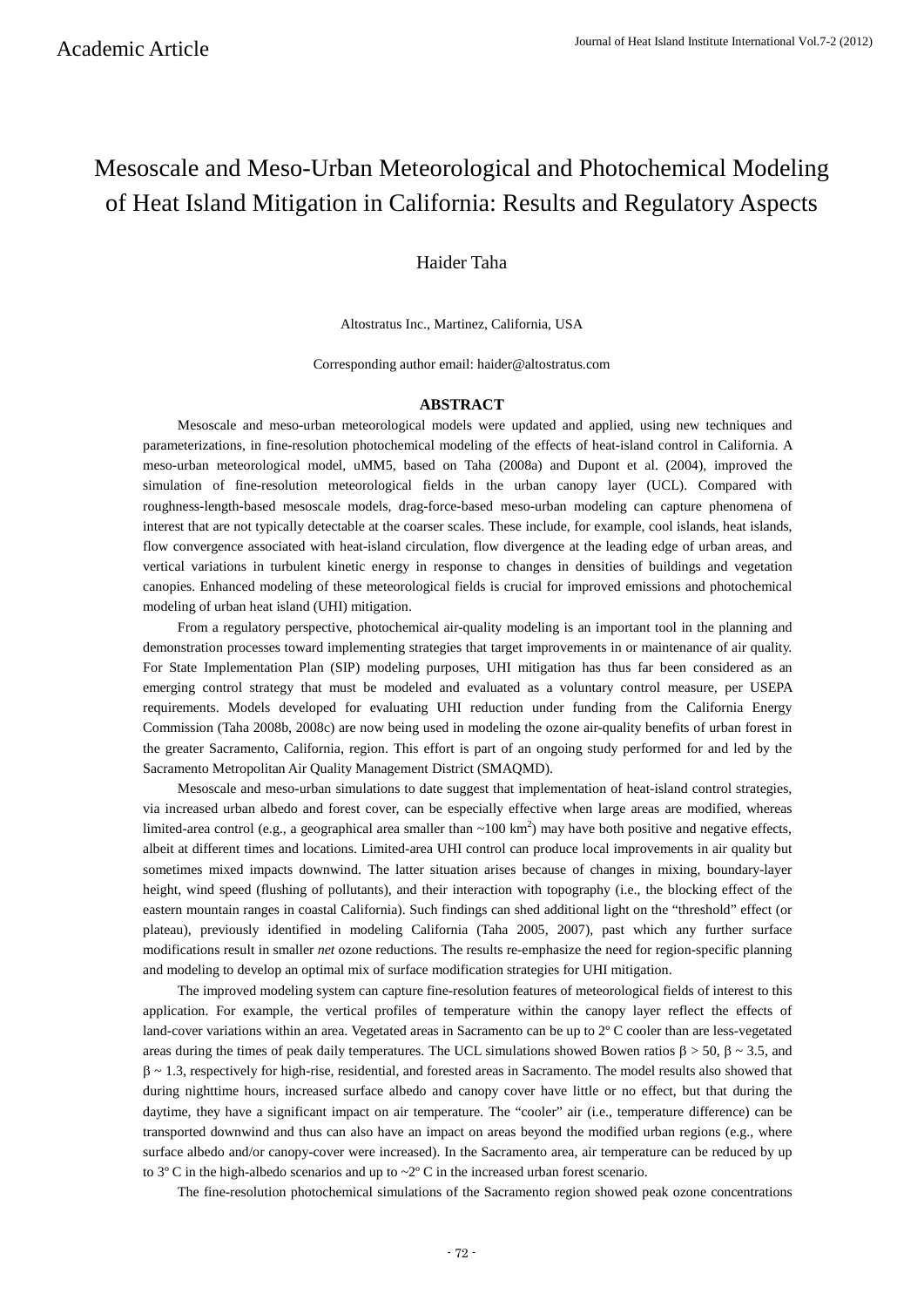consistently downwind of the downtown area. The high ozone was displaced to the southeast on July 31, to the east on August 1, and to the northeast on August 2. The simulated peaks were respectively 96, 117, and 101 ppb on those three days. In terms of air quality impact, during these days of interest, concentrations can be decreased by up to 16 to 26 ppb in the high-albedo scenario and by up to 15 to 19 ppb in the increased-canopy scenario. Such large reductions occur at a few spots in the domain, typically affecting areas 1 to 2 km<sup>2</sup> or slightly larger and are thus not representative. The more relevant aspect of air-quality changes is the impact UHI control has on lowering the concentrations over the *larger* areas in the domain. Spatially averaged concentrations decreases of 5 to 14 ppb in the high-albedo scenario and 5 to 10 ppb in the increased-canopy scenario and are more representative of the regional impact in Sacramento. On one day of the episode, negative impact also occurred upwind (to the west) of the areas that experience decreased concentrations. The increases can reach up to 11 ppb in the high-albedo scenario and up to 5 ppb in the increased-canopy scenario. However, the area affected by increased concentrations was much smaller than that affected by decreased concentrations, and the increases were short-lived.

Analysis of the 8-hour average ozone concentrations showed that except for one instance, the impact of UHI control in Sacramento in all locations and days consisted of a decrease in the 8-hour averages. The relative reduction factor (RRF) analysis showed that the daily maximum 8-hour average in the Sacramento area could be decreased by between 4% and 14% across the episode days.

# **Background**

The study presented here developed models and data for California-specific applications and a framework for modeling and analyzing the potential air-quality impact of surface modifications (i.e., urban heat island [UHI] control). Two strategies of interest (i.e., increased urban albedo and canopy cover) were evaluated at the mesoscale (down to  $\sim$  5 km in resolution) and at finer resolutions, using a new-generation meso-urban meteorological model in conjunction with fine-resolution photochemical simulations (down to ~1 km in resolution). The study used the MM5 and the uMM5, respectively, for the mesoscale and meso-urban simulations. The MM5 is described in detail in various scientific papers (e.g., Dudhia 1993; Grell et al. 1994) and the uMM5 is an Altostratus Inc. version of the EPA's UCP MM5 (DuPont et al. 2004) and is discussed in Taha (2008a).

The purpose of this study was to explore and evaluate the potential of surface modifications in improving ozone air quality in California *in addition to their energy savings*. As with many other control strategies, the modification of surface properties in urban areas can cause both net decreases and increases in ozone. The task, thus, was to develop strategies that are tailored specifically to locales of interest (region-specific) in that they would have an overall beneficial impact while minimizing negative effects. The optimal mix of such strategies (to maximize the net ozone reductions) would differ from one region to another and depend on such factors as local emissions, meteorology, episodic conditions, topography, and flow regimes. Thus, ideally, the variability in all forcing mechanisms would be considered and specific modeling studies would be designed to quantify such local potential impact, and by extension, the results would be region specific and non-transferable to other areas.

From a regulatory perspective, photochemical air-quality

modeling is an important tool and a cornerstone component in the planning process to ultimately implement strategies that target ozone attainment status. The Clean Air Act requires that non-attainment areas, especially those designated as *serious* or higher (for ozone), use photochemical grid models to study the potential impact of proposed control strategies and/or demonstrate attainment, using designated field-intensive periods or historical air-quality episodes (e.g., those with high observed ozone). Thus the modeling episodes selected in this study were chosen to be compatible with those used by regulatory agencies in California. The photochemical episode selected for presentation in this paper was July 29 through August 4, 2000, for Central California (CCOS-2000). The corresponding meteorological modeling episode included an additional two days of model spin-up prior to the start of the photochemical episode. In this paper, simulations of the Sacramento region are presented.

The Central California July–August 2000 episode, especially on the days considered here (July 31 through August 2), was characterized by strong inversions, as evidenced by a high 500 mb geopotential height and high 850 mb temperatures typical of subsidence motion. It was also typical of the conditions conducive to ozone build up (e.g., the Pacific high-pressure system and its extension over California), preventing cyclonic systems from passing through the area. The result of such conditions is typically a stagnant air mass that is poorly mixed. In all days of the episode, high ozone was observed in Livermore, and transport from the San Francisco Bay Area was strong to the southeast (San Joaquin Valley) on some days and to the northeast (Sacramento) on others. On July 31, flow through the Bay Area affected regions in Fresno and Bakersfield, but had no direct impact on Sacramento. The flow arriving in Sacramento on that day passed farther north of the Bay Area. On August 1, the flow went through the Bay Area, and thus the higher ozone in Sacramento. The peak observed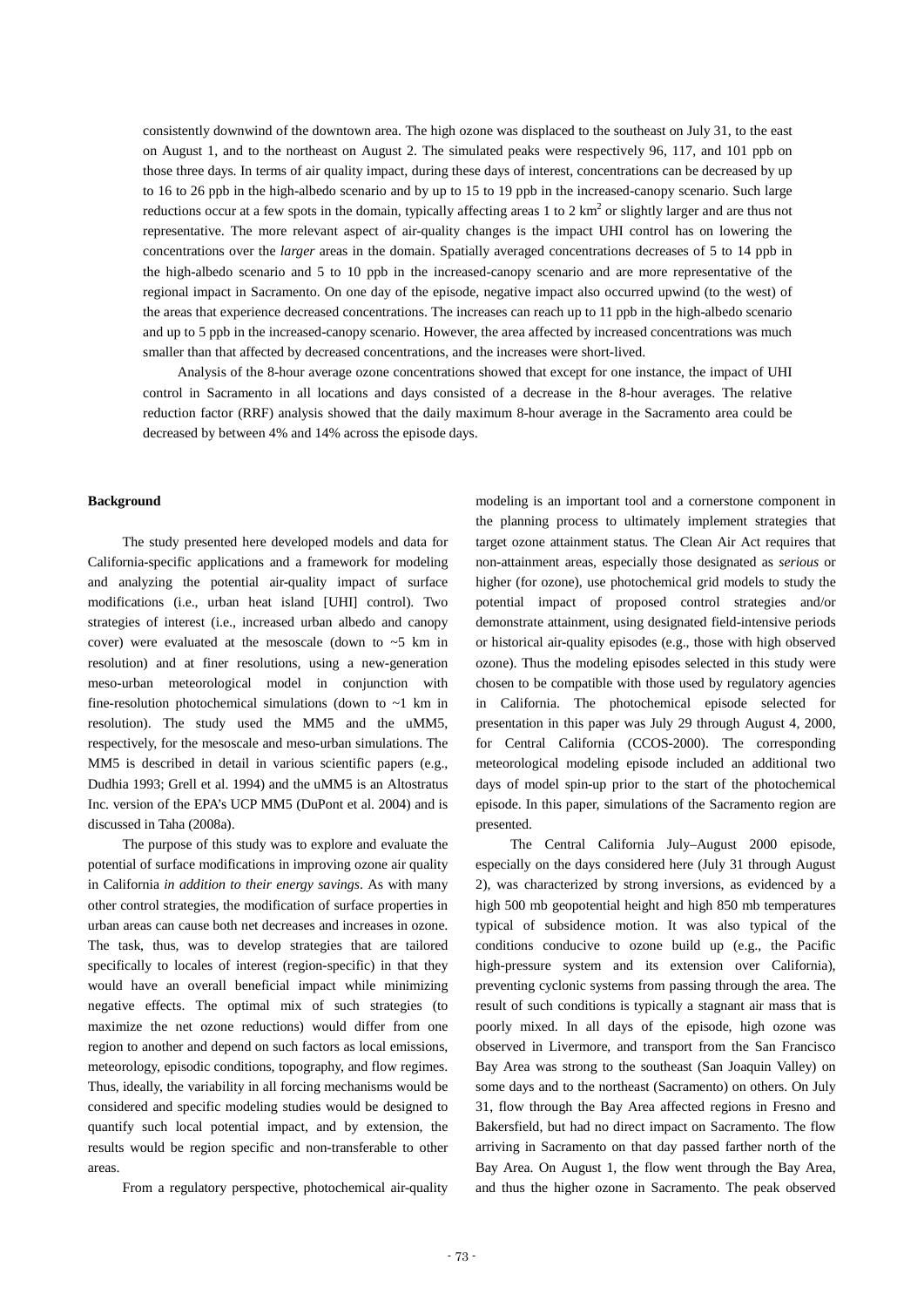Table 1. Observed peak ozone in central California

| Date in 2000 | <b>Observed</b> peak | General location of observed peak |
|--------------|----------------------|-----------------------------------|
| July 31      | $126$ ppb            | Livermore                         |
| August 1     | $133$ ppb            | Sacramento                        |
| August 2     | $151$ ppb            | San Joaquin (Edison)              |

ozone concentrations in Central California during that episode are summarized in Table 1.

The ultimate goal of urban-surface modification strategies, such as proposed here, is to help lower ozone concentrations in California cities directly by reducing cooling electricity use and emissions, and indirectly by affecting meteorology-dependent emissions and photochemistry. The anticipated effects from surface modifications (e.g., increased albedo and canopy cover) arise because of the relatively lower surface temperatures (slower rates of warming) of the modified surfaces. These in turn cause changes in air temperatures, area-emission rates of ozone precursors, cooling electricity use and related emission from power plants, and rates of photochemical production of ozone. The beneficial effects that are hoped for arise because lower air temperatures reduce cooling electricity needs (and thus entail smaller power plant emissions); reduce meteorology-dependent emissions from anthropogenic (e.g., mobile source, off-road, evaporative and diurnal losses, and refueling operations) and biogenic (e.g., vegetation and soil) sources; and reduced rates of tropospheric and ground-level ozone formation and/or accumulation.

On the other hand, the adverse impact of these strategies (i.e., potential increases in ozone) can arise from a combination of conditions that allow this pollutant to accumulate. Chemistry aside, these include reduced dilution, and mixing caused by slower winds and decreased boundary-layer (PBL) heights. However, shallower polluted boundary layers in urban areas that are NOx-rich can sometimes have the opposite effect in this situation (and as the NOx/VOC ratio changes in space and time). The atmospheric photochemical system producing ozone is non-linear, which further complicates the identification of those conditions conducive to ozone formation and accumulation. Thus the proposed surface-modification strategies can result in increased ozone, depending on local conditions. For each region, the relative levels of benefits and adverse effects also change based on the level of surface modifications. For example, in coastal regions and/or areas with flow blocking (basins, mountain ranges), there seems to be a region-specific threshold or range for such modifications beyond which any further increases in surface modifications tend to produce smaller net benefits and possibly adverse effects, as well. Because of such issues and the existence of competing non-linear effects, region-by-region and multi-episodic assessments and modeling may be needed to identify such regional thresholds and the optimal mix of surface-modification strategies for each region.

#### **Objectives and Approach**

This study further improved the resolution of the simulations in the computational domains of interest (e.g., the urban canopy layer [UCL]). This goal was achieved by introducing and further developing new-generation fine-resolution meteorological (meso-urban) models and using them to drive fine-resolution photochemical simulations. Although resolutions can be set as fine as needed, at least in theory, in this application the horizontal resolutions were 1 km and in the vertical and were in the order of 3 m near the ground. Figure 1 depicts the horizontal modeling domains; those shown with a black background are the mesoscale domains, whereas the small green rectangles delineate additional fine-resolution meso-urban modeling grids that were simulated with the uMM5 for California. In this paper, only results from the Sacramento grid simulations are discussed and analyzed. Figure 2 shows a schematic representation of the fine-resolution vertical structure of the model within the UCL and compares it with the vertical structure used in typical mesoscale (e.g., regulatory) modeling.

From a UHI-mitigation perspective, the purpose of developing and using fine-resolution meso-urban and photochemical models is to evaluate in greater detail the relevant dynamics, thermodynamics, physics, and photochemistry within the UCL. This layer is of interest, obviously, because this is where the bulk of the population is found, where most emissions are initially injected, and where initial chemical reactions producing smog occur. Thus, in theory at least, improving the modeling of the atmospheric environment within the UCL is critical for a better assessment of environmental and air pollution/health impact, as well as for more accurate regulatory air-quality planning purposes.

Thus, the general goals were (1) to update and improve a meso-urban fine-resolution meteorological model (e.g., uMM5) for providing the driving meteorological fields to a fine-resolution photochemical model (e.g., CAMx/CMAQ); (2) to develop the corresponding region-specific fine-resolution input data and model-parameters input that such new-generation models require; and (3) to apply the updated models, parameterization, and data to several regions in California to demonstrate the models' effectiveness and their diagnosis of the potential impact of UHI control on meteorology and air quality. This is the first-known application for which these meso-urban models were used in studying the impact of *surface perturbations* on meteorology and air quality in California to prepare data for use in the regulatory framework (also see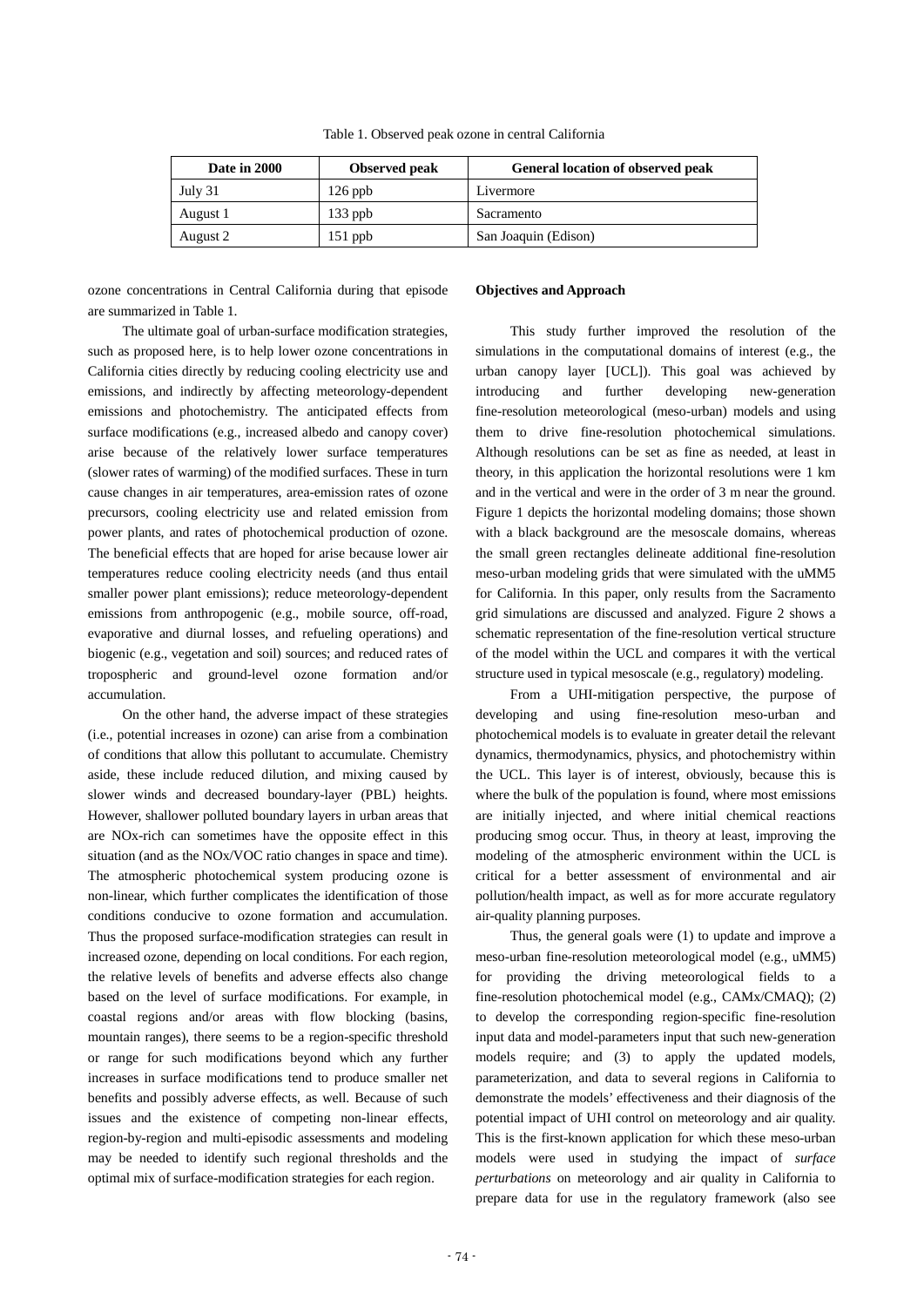

Figure 1. (a) Modeling domains for Southern California and (b) Central California. The black background shows mesoscale meteorological modeling domains. The mesoscale photochemical modeling grids are shown as 5 km and 4 km grids, respectively. The green rectangles show meso-urban (uMM5) meteorological and fine-resolution photochemical (CAMx) modeling grids.



Figure 2. Schematic representation of fine-resolution meso-urban and mesoscale model vertical structures. The red line represents a typical first atmospheric level in roughness-based mesoscale models (e.g., at displacement height, d), whereas the yellow lines, starting at the actual surface, indicate several additional vertical layers in the uMM5 for the same interval. The numbers at right show the heights (m, AGL) used in this modeling study of Sacramento, with the red entries being within the canopy layer.

discussion at end of paper).

The development and use of fine-resolution meso-urban meteorological and corresponding fine-resolution photochemical models are critical because, in theory at least, such fine-resolution modeling capabilities and data are useful not only in enabling fine-resolution photochemical air-quality modeling but also in developing fine-resolution 4-dimensional emission inventories that should ultimately improve the process of air-quality modeling and demonstration for a variety of strategies. Such modeling capabilities are also useful for actual planning and implementation purposes because they allow for detailed evaluation of meteorological and air-quality impact on a neighborhood scale or on a block-by-block basis, if needed.

The new models also require a new type of input data. For example, in addition to all meteorological, emissions, and surface initial and boundary conditions that are typically needed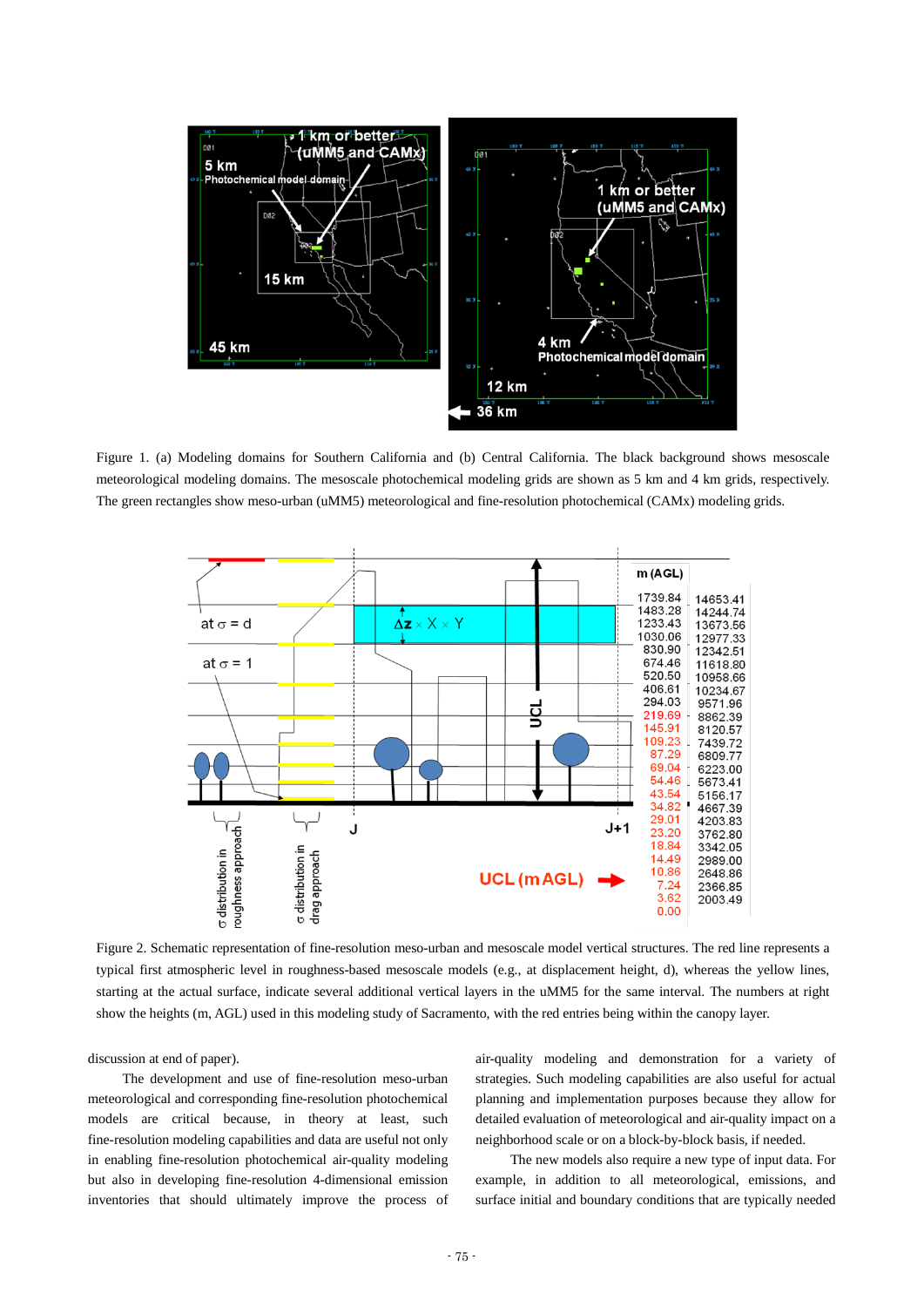in mesoscale meteorological and photochemical modeling, meso-urban models, such as the uMM5 used here, require an additional set of specific input parameters (e.g., detailed 3-dimensional morphology). Those required by the uMM5 are listed in Table 2. These 2- and 3-dimensional arrays of parameters were developed in this study for the two domains discussed above using a combination of sources and an alternate, low-cost method (Figure 3) instead of the more typical sources of data (e.g., Lidar), which are very expensive. The alternate methods rely in part on using remote-sensed morphology data, such as from Google's Earth PRO facility. Thus, a number of parameters were developed at 1 m (∆z) vertical intervals and for several wind approach directions (e.g., N, NNE, NE, ENE, E) through the top of the canopy layer (i.e., about 140–160 m AGL in the regions of interest here, e.g., Sacramento, California. Once these parameters were developed (gridded over a domain of interest), an attempt was made to correlate them to region-specific LULC classification schemes, such as USGS Level-II (Anderson et al. 2001). The mapping was then used as an extrapolation template to generate morphology and related data in urban areas where no 3-dimensional morphological information exists.

Figure 4 shows an example of domain-wide morphological characterization of Sacramento resulting from the techniques developed in this study and in conjunction with land-use and land-cover information, as discussed above. The new delineation of the urban areas (boundaries seen in Figure 4) is more up-to-date than based on other, older, and less resolved data sources and shows the recent growth in Sacramento.

Following the stages of model setup and configuration, and development of all needed input parameters, a base-case meteorological and photochemical scenario was developed for each domain. A performance evaluation exercise was then carried out. This was followed by the simulation of perturbation scenarios for regions and domains of interest. One scenario assumed albedo increases and the other involved increased canopy cover. In this paper, modeling results for Sacramento are presented as an example from simulations of various regions in California. In the rest of this paper, the focus of the meteorology discussion is on temperature, whereas the focus of the photochemistry discussion is on the ozone concentrations field. For a full discussion of results, other domains, and study details, refer to Taha (2005, 2007, 2008a, 2008b, 2008c).

# **Base Case**

The meso-urban simulations of the base-case scenario in the Sacramento region (Sacramento uMM5 domain introduced earlier) produced a generally repetitive diurnal profile, whereby a UHI started small (~1º C) at 1500 LST, grew to about 2º to 4º C by 1800, peaked around 2100 (at up to 6º C), then began to decrease so that it was at  $2^{\circ}$  to  $3^{\circ}$  C (up to  $5^{\circ}$  C) by 0000, and continued to get smaller until, between 0900 and 1200 LST of the next day, there was no UHI during early morning hours and then the urban area became 1º to 2º C cooler than the surroundings by mid-morning to mid-day. Finally, at around 1500 of the next day, the UHI appeared again  $(1^{\circ} \text{ C})$  and the cycle was repeated through the episode. Of course, the

Table 2 and Figure 3. Fine-resolution 2- and 3-dimensional morphological parameters needed by the uMM5. The figure shows an analysis plane used in computing these parameters at each 1 m vertical interval.

| Land-use fraction (e.g., 38-USGS, or own system)                            |  |  |
|-----------------------------------------------------------------------------|--|--|
| Land-cover fraction (paved)                                                 |  |  |
| Land-cover fraction (roof)                                                  |  |  |
| Land-cover fraction (vegetation)                                            |  |  |
| Land-cover fraction (water)                                                 |  |  |
| Building height-to-width ratio                                              |  |  |
| Building wall-to-plan ratio                                                 |  |  |
| Connected impervious area                                                   |  |  |
| Mean orientation of streets                                                 |  |  |
| Mean building height                                                        |  |  |
| Vegetation mean height                                                      |  |  |
| Zo and Zd (grid level, surface-specific)                                    |  |  |
| Building frontal area density (multi-directional)(∆Z)                       |  |  |
| Building top (roof) area density $(\Delta Z)$                               |  |  |
| Building plan area density $(\Delta Z)$                                     |  |  |
| Vegetation frontal area density ( <b>multi-directional</b> ) ( $\Delta Z$ ) |  |  |
| Vegetation plan area density $(\Delta Z)$                                   |  |  |
| Vegetation top area density $(\Delta Z)$                                    |  |  |
| Plan-area weighted mean building height                                     |  |  |
| Sky-view factor $(\Delta Z)$                                                |  |  |
|                                                                             |  |  |

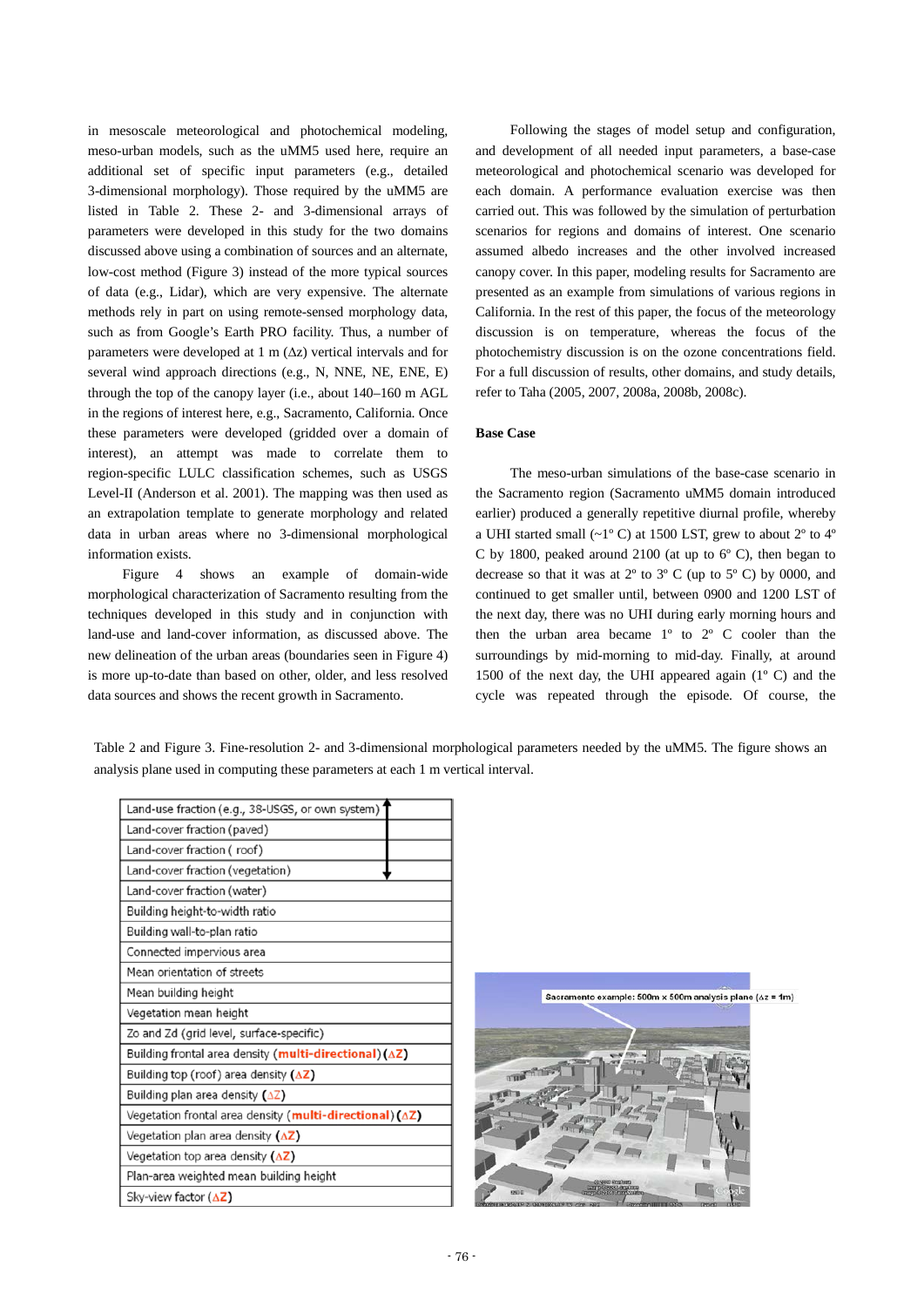temperature field and magnitudes of the UHI were different from day to day, but the aforementioned profile was relatively representative. As discussed earlier, the meso-urban model was able to capture fine-resolution meteorological phenomena of interest that were not reproducible with mesoscale simulations. For example, as seen in Figure 5, the model captured a well-defined 5 º C UHI at 0000 LST August 1 and a cool island at 1200 LST (up to 2º C cooler than surroundings) on August 2, the latter due to shadowing, thermal mass, and canyon effects in the urban areas. For a visual reference of the aerial extent of these heat and cool islands, compare the temperature fields in Figure 5 with the urbanization extent shown in Figure 4.

The simulations also captured the fine-resolution divergence/convergence features of the flow that were not detectable in mesoscale modeling, as well as the slower wind over urban areas (due to drag and roughness). For example, the urban-area winds can be slower by 2 to 3  $\text{ms}^{-1}$  compared with upwind or surrounding areas during the early morning hours.

The uMM5's ability to simulate the fine-resolution

*vertical* profiles of meteorological fields (e.g., in the UCL) was improved over that of the mesoscale model. Figure 6 shows an example of selected simulated TKE budget terms at 1400 LST August 1 in an arbitrary location in Sacramento (this location was a residential-commercial area with a canopy-layer top at 18 m AGL). In the figure, production terms were positive and dissipation terms were negative and the hour at 1400 was chosen because it generally represents the warmer part of the day (and unstable conditions). The vertical profiles of shear and buoyancy production of TKE, as well as other terms, follow the vertical changes in the obstacles' shapes (e.g., in this case, the profiles of the building frontal area density [FAD]. Shear production of TKE generally peaks at or slightly higher than the elevation where an abrupt decrease in FAD exists (critical FAD level), which generally represents the top of most buildings in the grid cell being examined. Similarly, buoyant production of TKE also generally follows the vertical FAD profiles of buildings and vegetation and increases from the surface up to the critical FAD level and then remains roughly constant throughout the rest of



Figure 4. PAD (plan-area density) function  $(m<sup>2</sup>m<sup>-3</sup>)$  for the Sacramento uMM5 domain. The example shows cross sections at 1 m AGL for (a) buildings and (b) vegetation canopy.



Figure 5. (a) uMM5-simulated UHI of 5º C at 0000 LST August 1 (b) a uMM5-simulated cool island of 2º C at 1200 LST August 2 in the Sacramento area. The inscribed square shows the relative location of high-rise buildings in downtown Sacramento.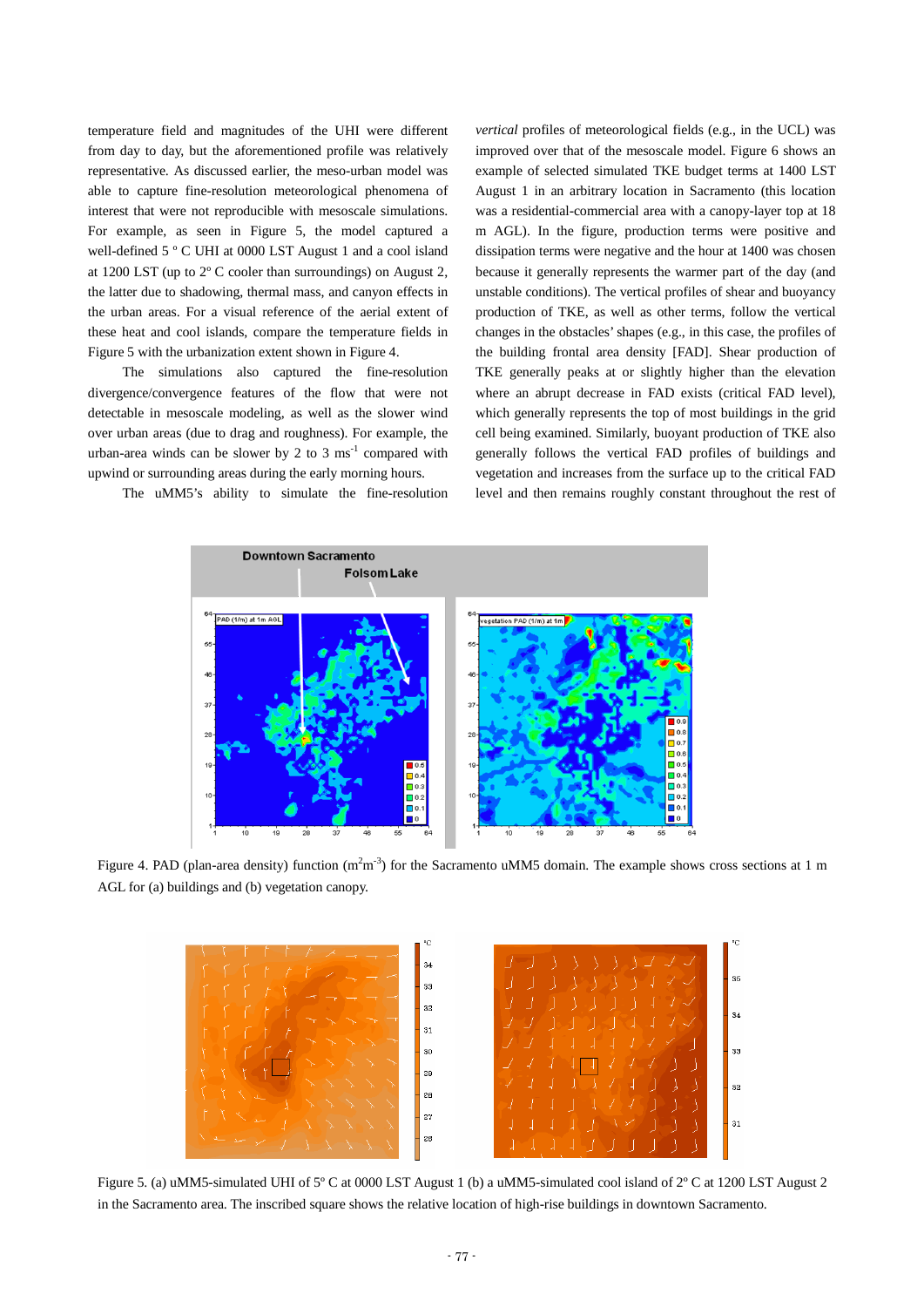the UCL. The accelerated cascade dissipation term of TKE also is largest at and slightly above the critical FAD level. But while buoyancy is sustained above the critical FAD level, the accelerated cascade term decreases with height as FAD decreases.

The simulated vertical profiles of temperature within the UCL (not shown) captured the effects of land-cover variations within the domain. For example, the simulations showed that an area with vegetation canopy cover can be up to 2º C cooler than other, less vegetated areas. The simulated heat fluxes in the UCL indicated Bowen ratios  $\beta$  > 20,  $\beta$  ~ 3.5, and  $\beta$  ~ 1.3, respectively, for high-rise, resdiential, and forested areas in Sacramento. These ratios are generally consistent with observed and documented values in such land covers (e.g., Oke 1987).

The base-case simulations of the Sacramento 1 km photochemical modeling domain (which roughly corresponds to the uMM5 grid) showed the peak concentrations consistently downwind of the downtown area, which was expected because of the transport and chemistry time scales. The high ozone was displaced to the southeast of the domain on July 31, to the east on August 1, and to the northeast on August 2 (Figure 7 shows the latter). The 1 km domain's simulated peaks were respectively 96, 117, and 101 ppb on those three days and were relatively more accurate (closer to observations in this domain) than those obtained from the coarser mesoscale simulations. Detailed model performance evaluations by Taha (2005, 2007) showed that both paired and unpaired accuracies of the peak met the

EPA-recommended performance benchmarks. However, while the model captured reasonably well the downwind, elevated concentrations, its performance was relatively poorer in capturing the observed concentrations near and downwind of the downtown area (mid-domain region), where it underestimated the local peaks. Figure 7 shows, as an example, the simulated ozone concentrations field at 1400 on August 2, when the simulated peak was 101 ppb, and as time series at three monitors of interest in the eastern portion of the domain for July 31 through August 2. For a detailed discussion of model performance, see Taha (2008a, 2008b, 2000c).

# **Heat Island Control**

UHI control strategies (e.g., increasing urban albedo and vegetative cover, and the methodologies followed to derive them) were discussed in a high level of detail in Taha (2005, 2007) and will not be repeated here. For these surface perturbation scenarios, model results showed that during nighttime hours, increased surface albedo and canopy cover had no effects, but that during the day, they had a significant impact on air temperature. In addition, they showed that the "cooler" air could be advected downwind, and thus could also affect areas beyond the modified urban regions (e.g., where surface albedo or canopy cover was increased). In the Sacramento uMM5 domain, air temperature could be reduced (in the increased-albedo scenario) by up to 2.5º C at 1100 LST July 31,



Figure 6. TKE budget components for a location in the Sacramento modeling domain at 1400 LST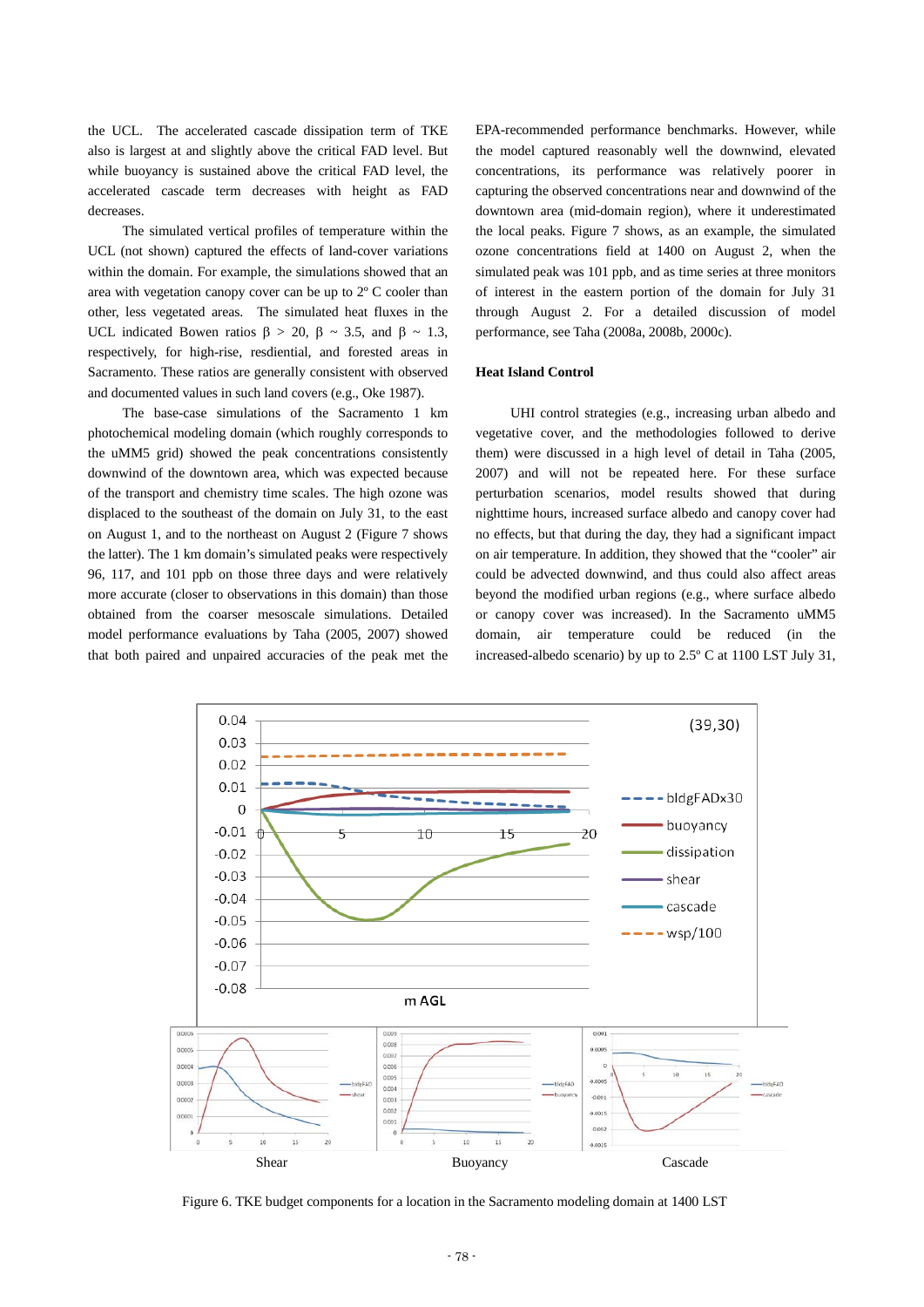

Figure 7. (a) Simulated ozone concentrations field (ppm) at 1400 on August 2 in the Sacramento 1 km domain (b) simulated ozone (ppb) at three monitors in the domain (FLN, SLU, ROC) for three days of interest (July 31 through August 2) compared with the average of observations at these monitors (black dashed line)

2º C at 1200 LST August 1, and 3º C at 1300 LST August 2. The associated reductions in surface temperature were up to 7º C at 1100 LST July 31, 10º C at 1200 LST August 1, and 7º C at 1300 LST August 2. The increase in canopy cover had generally the same impact directionality on air and surface temperatures as increased albedo, but with relatively lower magnitudes. In this scenario, the largest reductions in air temperature reached up to 1.5º C, 1.5º C, and 2.5º C, respectively, at 1100 LST July 31, 1300 LST August 1, and 1300 August 2. The associated (time-coincident) reductions in surface temperature were 4º C at 1100 LST July 31, 5.5º C at 1300 LST August 1, and 4º C at 1300 August 2.

In terms of air quality, the simulations indicated that during the episode days of interest, ozone concentrations could be decreased by up to 16 to 26 ppb in the high-albedo scenario and by up to 15 to 19 ppb in the increased-canopy scenario. These occur in relatively small areas in the domain, typically 1-2  $km<sup>2</sup>$  or slightly larger. Such large reductions were captured by the model because of the fine-resolution simulation capabilities relative to coarser and more convectional simulations (e.g., at the mesoscale, where the perturbations were averaged over larger areas). Thus fine-resolution simulations are a useful tool in "zooming into" the coarse-grid simulated fields to detect and capture the fine-resolution details that are important for analysis and planning purposes (e.g., urban planning and State Implementation Plan [SIP] credit modeling).

However, the more representative air-quality changes were those of lowering the concentrations over the larger areas in the domain. Decreases of 5 to 14 ppb in the high-albedo scenario and 5 to10 ppb in the increased canopy scenario were more representative of the sub-regional impacts of these strategies in Sacramento. On one day of the episode, some negative impacts also occurred upwind (to the west) of the areas experiencing decreased concentrations. The increases could reach up to 11 ppb in the high-albedo scenario and up to 5 ppb in the increased-canopy scenario. However, the area affected by

increased concentrations was much smaller than that affected by decreased concentrations and the increases were short lived.

In general, the modeling suggested that the effects of changes in canopy cover (changes assumed in this modeling approach) were similar to or smaller than those of increased urban albedo. At the times and locations of the simulated daily ozone peaks, albedo increase was 20% to 100% more effective than increased canopy cover in terms of impact on the peak concentrations when paired in space and time. However, if only pairing in space is considered (i.e., at the peak's location) but regardless of the *time*, then both strategies could have similar effectiveness. The simulations also suggested that while these strategies could have different local impacts (mid domain and in urbanized areas), their effects became more similar downwind of urban Sacramento in some cases. Figure 8 shows an example of the relative impacts of increased albedo and canopy cover on ozone concentrations at a selected downwind location, in this case where the simulated peak concentration on August 1 occurred. While the high-albedo scenario could decrease the local peak by up to 22 ppb, the increase in canopy cover decreased it by up to 15 ppb.

Analysis of the 8-hour average ozone showed that except for one instance in the Sacramento domain (at the Rocklin monitor location), the impacts of UHI control in all locations and days decreased in the daily maximum 8-hour average. The RRF analysis showed that the daily maximum 8-hour average could be decreased by anywhere between 4% and 14% across the episode days, with the largest impacts seen on July 31 and August 1. While the effects of increased albedo were generally larger than those of increased canopy cover, the difference was not particularly large, and in some cases, increased canopy cover was more effective. The latter situation was noticeable at the S13 monitor location, for example, which is closer to the downtown area. Figure 9 exemplifies this discussion for a monitor location at Folsom/Natoma in the eastern (downwind) part of the domain.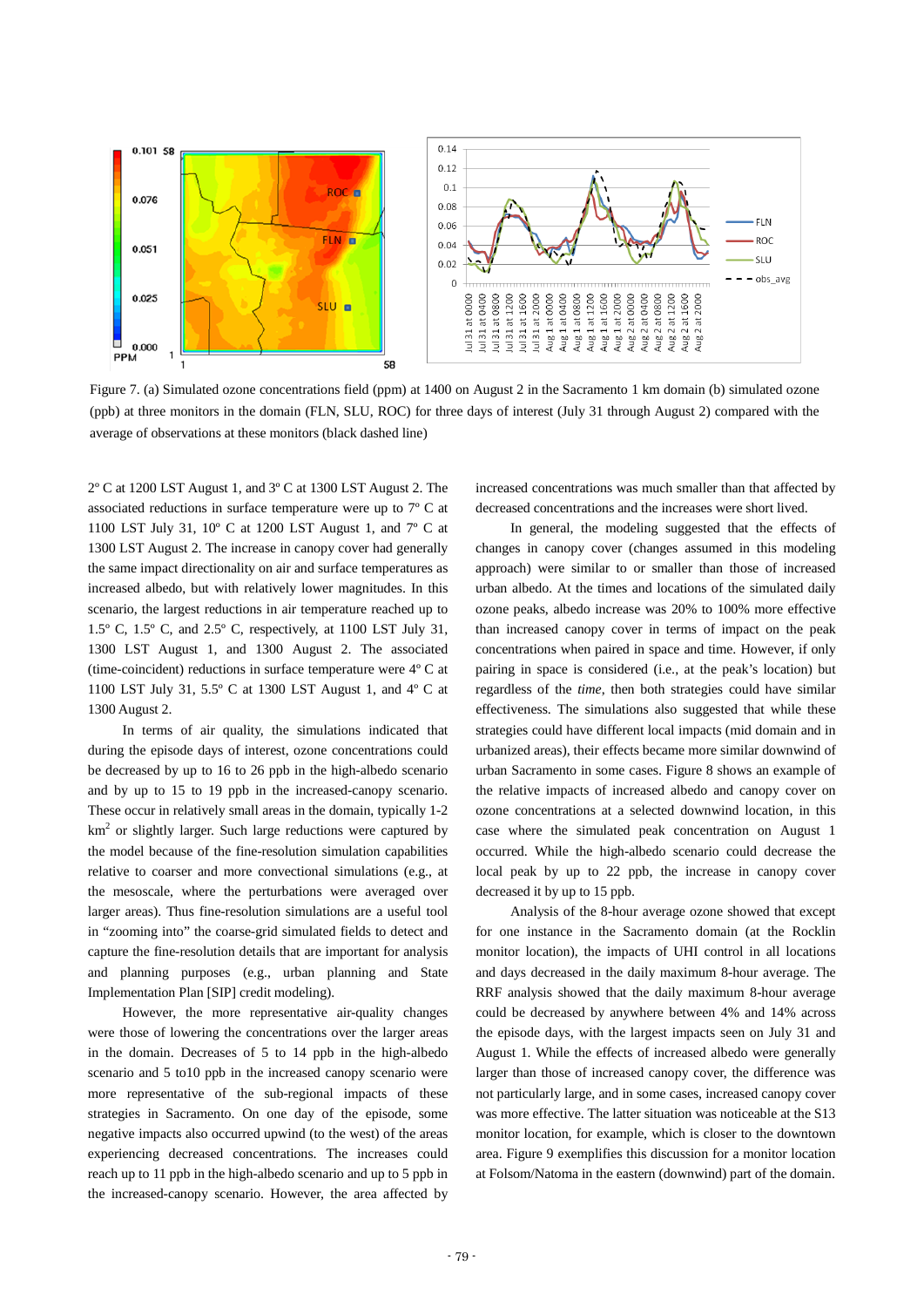

Figure 8. Blue line: August 1, simulated peak (117 ppb at location 57,29). Bottom of figure: changes in [O3] from UHI control; red: from albedo increase, green: from canopy cover increase



Figure 9. (a) Simulated daily maximum 8-hour average ozone at the Folsom/Natom monitor location (FLN) (b) reduction (%) in daily maximum as RRF

# **Regulatory Aspects**

Modeling of UHI mitigation over the years has served as a basis for introduction of this strategy in various frameworks of the regulatory environment. Results from several studies, and as in the examples shown here, indicated that the overall impact of UHI mitigation is a reduction in ground-level ozone in urban areas where this strategy is implemented. Thus, several organizations have expressed interest in either further evaluating or demonstrating the benefits of UHI mitigation. For example, various facets of the UHI mitigation concept have been considered, informally at least, by the US EPA, Air Resources Board, and several California air-quality management districts, as well as various environmental organizations in several regions of the United States.

As a most recent example, the Sacramento Metropolitan Air Quality Management District (SMAQMD) initiated an urban forest program (Urban Forest for Clean Air [UFFCA] Demonstration Project) that consists of two major components: (1) replacement of high-emitting species with a low-emitting mix, and (2) increasing the net urban forest cover using low emitters of biogenic volatile organic compounds (BVOC). The

first component has impact on emissions only while the second has impact on both meteorology and emissions. Of course, both pathways directly and indirectly affect the photochemical production of ground-level ozone and air quality.

If successful, the UFFCA will introduce one aspect (urban forest) of UHI mitigation as a voluntary control measure into the regional SIP of the Sacramento Federal Non-Attainment Area (SFNA). The models used in the UFFCA are those developed by Taha (2005, 2007) in addition to public domain ones, such as the MM5/WRF models as well as CMAQ/CAMx and corresponding emission models. In addition, Taha (2007, 2008a) further developed the UCP MM5 of Dupont et al. (2004), creating a newer version that has enhanced capabilities for studying UHI mitigation (Taha 2008c).

## **Conclusion**

Mesoscale and meso-urban meteorological models were updated and applied, using new techniques and parameterizations, in fine-resolution photochemical modeling of the effects of UHI control in California. From a regulatory perspective, photochemical air-quality modeling is an important